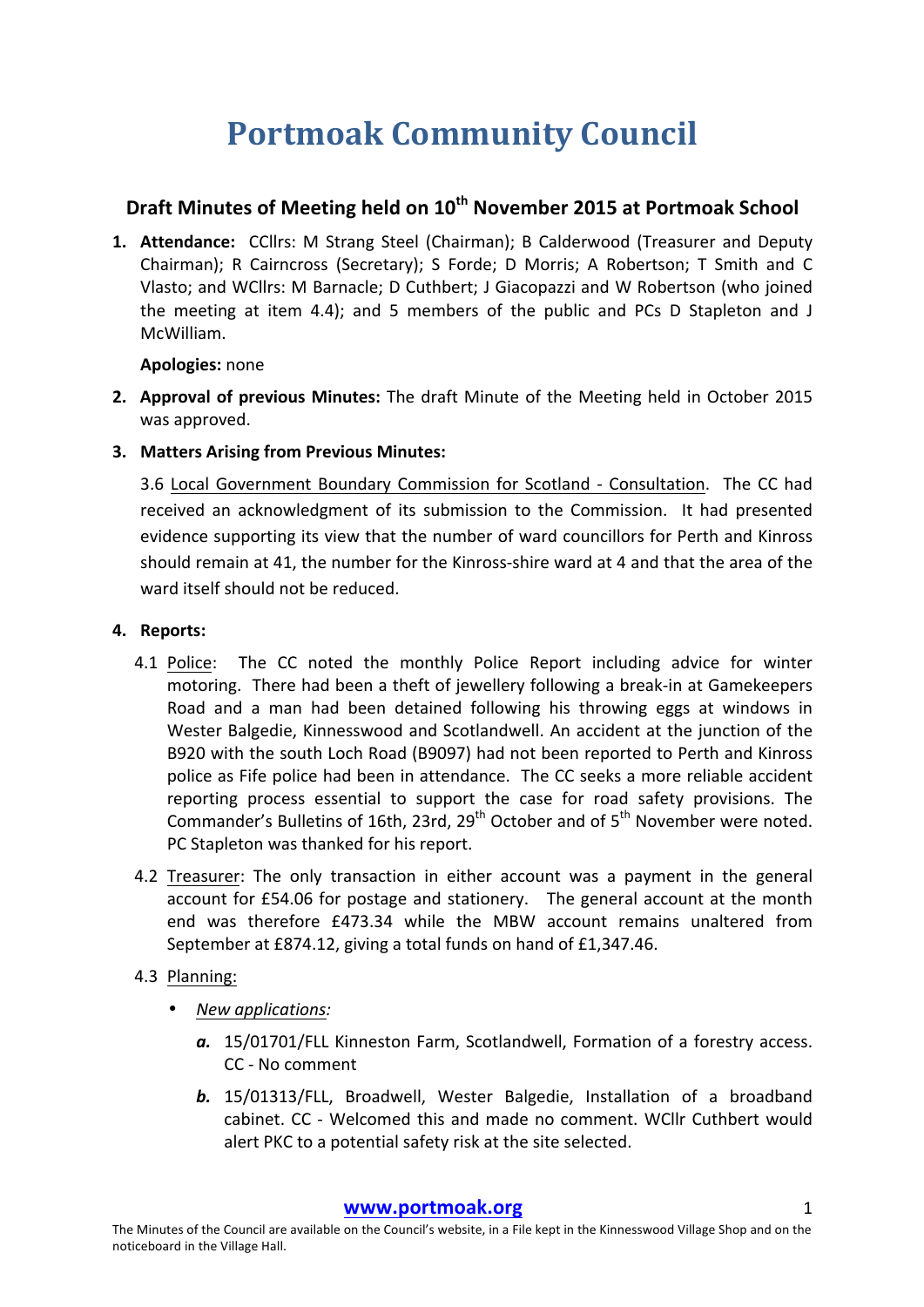- *c.* 15/01798/FLL, Kilmagadwood Cottage, Installation of an air source heat pump. CC- No comment
- **Progress with developments** 
	- a. Lomond Inn, 15/00505FLL & 15/00506/CON. A new application has been lodged with PKC.
	- **b.** Glenlomond. Submission of plans may be anticipated in the next few weeks.
	- c. Lochend Farmhouse, 15/00115/IPL Application for two houses. Refused.
	- d. 28 Gamekeepers Road, 15/01500/FLL Extension to dwelling house. Approved
	- **e.** Arrangements at Whitecraigs consequent on departure of the developer. With the conclusion of the final phase of 9 houses, development on this site would shortly end. The CC will seek clarity from both PKC and the developer. A & J Stephen, on the ownership and maintenance of residual landscaped and non-landscaped plots across the Whitecraigs development. This would include the large false Cypress hedge running along the eastern boundary of the site and between it and the golf course.

### 4.4 Roads:

- CCIIr Bruce Calderwood reported on a recent visit by officers from the PKC roads department to assess traffic along the A911. The following matters were addressed and would be considered further:
	- a. Wester Balgedie: Extension of the 40mph limit from Wester Balgedie towards Milnathort to include both turn-off junctions leading to the Larder and the Cricket Club; and long term provisions for a by-pass of the Toll at Wester Balgedie.
	- **b.** Easter Balgedie: eligibility for a 20mph pilot speed restriction; warning signs showing agricultural vehicles crossing; and double white lines to discourage overtaking.
	- **c.** Kinnesswood: eligibility for a 20mph pilot speed restriction to include the entire village; and improved crossing provisions between the garage and shop.
	- d. Woodmarch: improvements at the Woodmarch "pinch point" on the footpath between Kinnesswood and the Hall.
	- e. Scotlandwell: eligibility for a 20mph pilot speed restriction to include at least the built-up areas of the village; improvement to the footpath leading from Scotlandwell up to the Church and Hall; and alteration in priorities at the A911 iunction within Scotlandwell.
	- f. West Bowhouse: Improved warning signs at the double bend in both directions.
	- g. HGV transit of A911 through Portmoak: signs on M90 advising of a preferred HGV route along South Loch Road; signs on A911 advising against transiting HGVs; and in the long-term re-classification of A911 to "B" and B9097 (South Loch Road) to "A."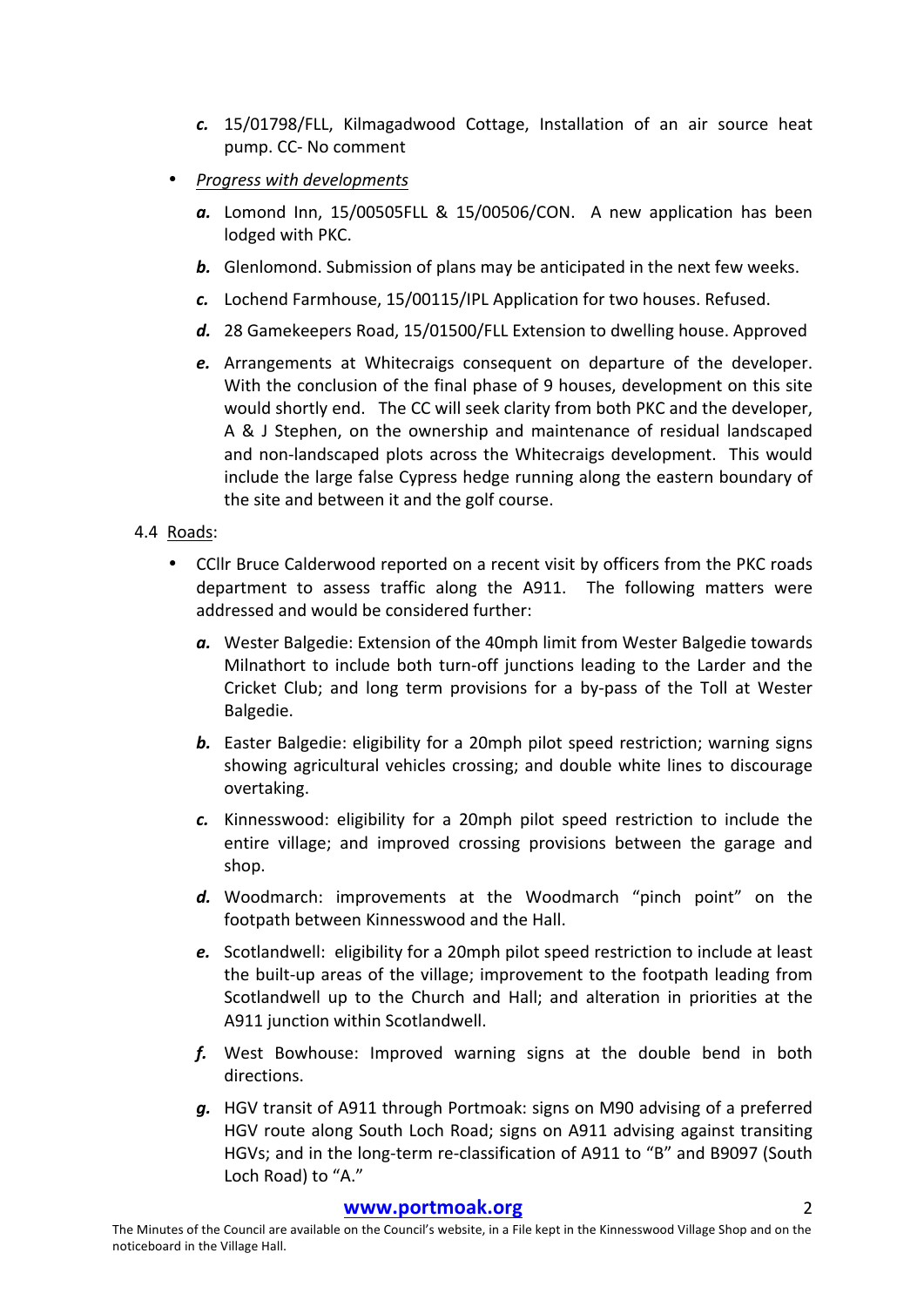- Cats eyes: The CC noted the installation of cats eyes along the A911 from Milnathort to Auchmuirbridge. They were effective and appreciated although some are missing. CCllr Calderwood would write to thank PKC for doing this work and ask when the missing cats eyes were to be replaced.
- Green Route: proposal to introduce a "Green Route" from Wester Balgedie along the Dryside Road to the boundary with Fife. The CC advised that there should be a 20mph limit for two short stretches of this route: a) within the village of Wester Balgedie; and b) on the narrow part of the road as it passes by Glenlomond. These speed restrictions should be clearly signed. WCllr Robertson would propose an amendment to the scheme to this effect at the meeting of PKC's Enterprise and Infrastructure Committee due to be held the next day.
- 4.5 Paths: CCllr Tom Smith reported on landscaping work in Whitecraigs including the upgrade of the path from upper Whitecraigs down to the A911. Cattle were now off the hill so relieving pressure on that that stretch of the Michel Bruce Way.
- **5. Portmoak Cemetery:** The Chairman reported that there was one lair now left in Portmoak Cemetery. This was not an uncommon situation across Perth and Kinross and a report setting out options on how this might be handed would be presented to PKC in the spring. There was sympathy towards supporting a local solution for a new cemetery in Portmoak if a suitable site of say half an acre could be found. The required criteria were not demanding. If there are suggestions for sites please contact the Chairman directly.
- **6.** Scottish Government: Independent Review of Planning: Consultation. The CC noted that views were sought on 6 key issues: development planning; housing delivery; planning for infrastructure; streamlining development management; leadership, resources and skills; and community engagement. These were important matters and, although time given to respond was very short (closing date  $1<sup>st</sup>$  December) the CC would attempt to make a response. Planning Aid Scotland were offering an information meeting on the matter on  $17<sup>th</sup>$  November in Perth.

#### **7. Ward Cllr Reports:**

*WCllr Cuthbert:* reported that cats eyes had been installed along the A911, on the general move towards "localities" in planning and other council functions; and that arrangements for CC funding remained under review.

*WCllr Barnacle:* reported that "The Main Issues Report" for the next Local Development Plan would be issued for Consultation before the end of the month,

*WCllr Robertson:* advised that bus operators were cutting services form the Park and Ride at Kinross and that this would cause inconvenience. The matter was being pursued by WCllrs. He also advised of a meeting to be held at RSPB Loch Leven involving TRACKS and other parties about establishing a safe crossing place of the south Loch road from the Heritage Trail to RSPB. CCllr Dave Morris would participate representing CC interests. 

#### 8. Matters previously notified to the Secretary plus matters raised from the floor: